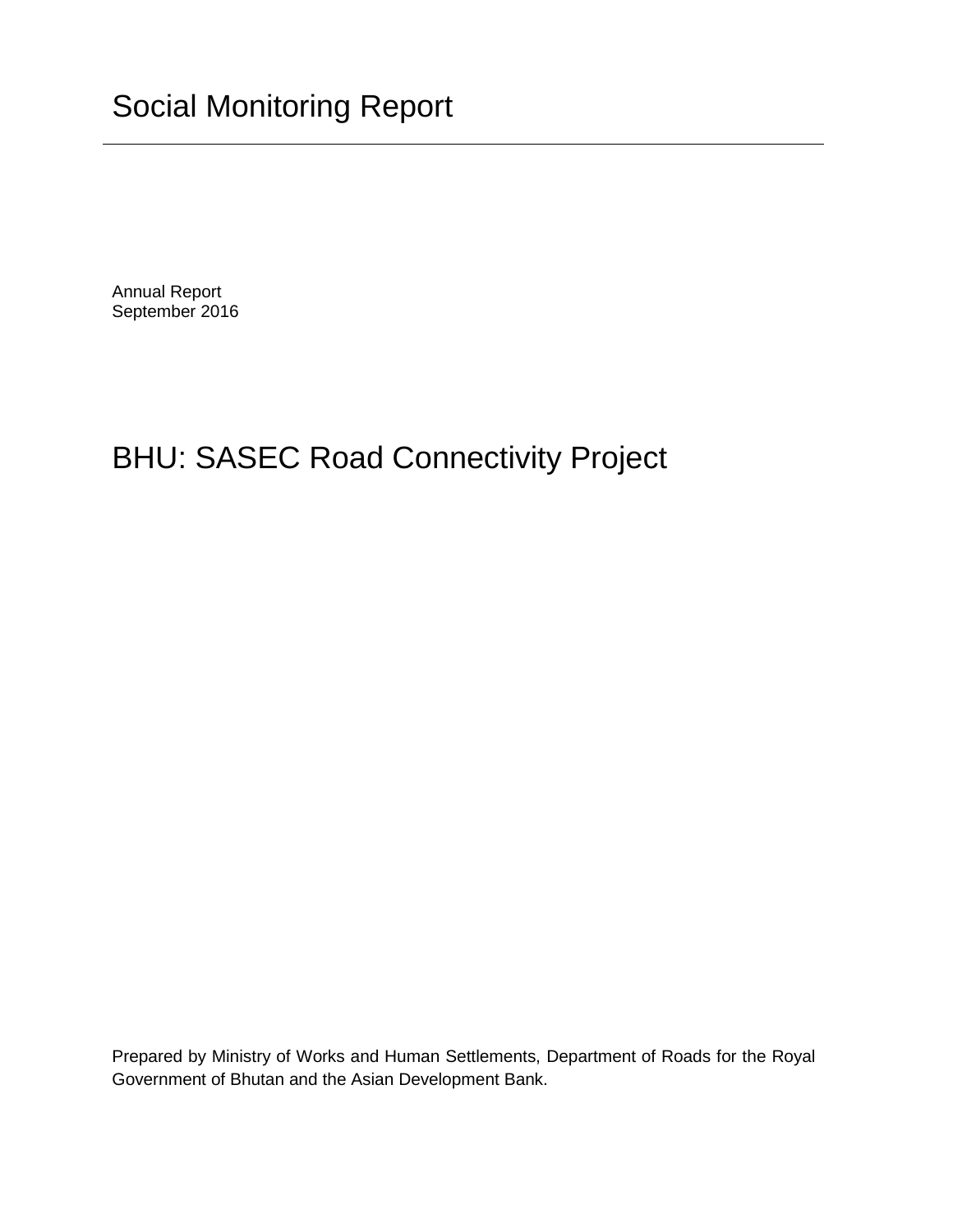



**Royal Government of Bhutan Ministry of works and Human Settlement Department of Roads**





**Construction Supervision and Capacity Development Consultancy Services**

**Asian Development Bank Grant No. 0400-BHU (SF) South Asian Subregional Economic Cooperation (SASEC) Road Connectivity Project**

Pasakha Access Road Social Monitoring Report September 2015- August 2016

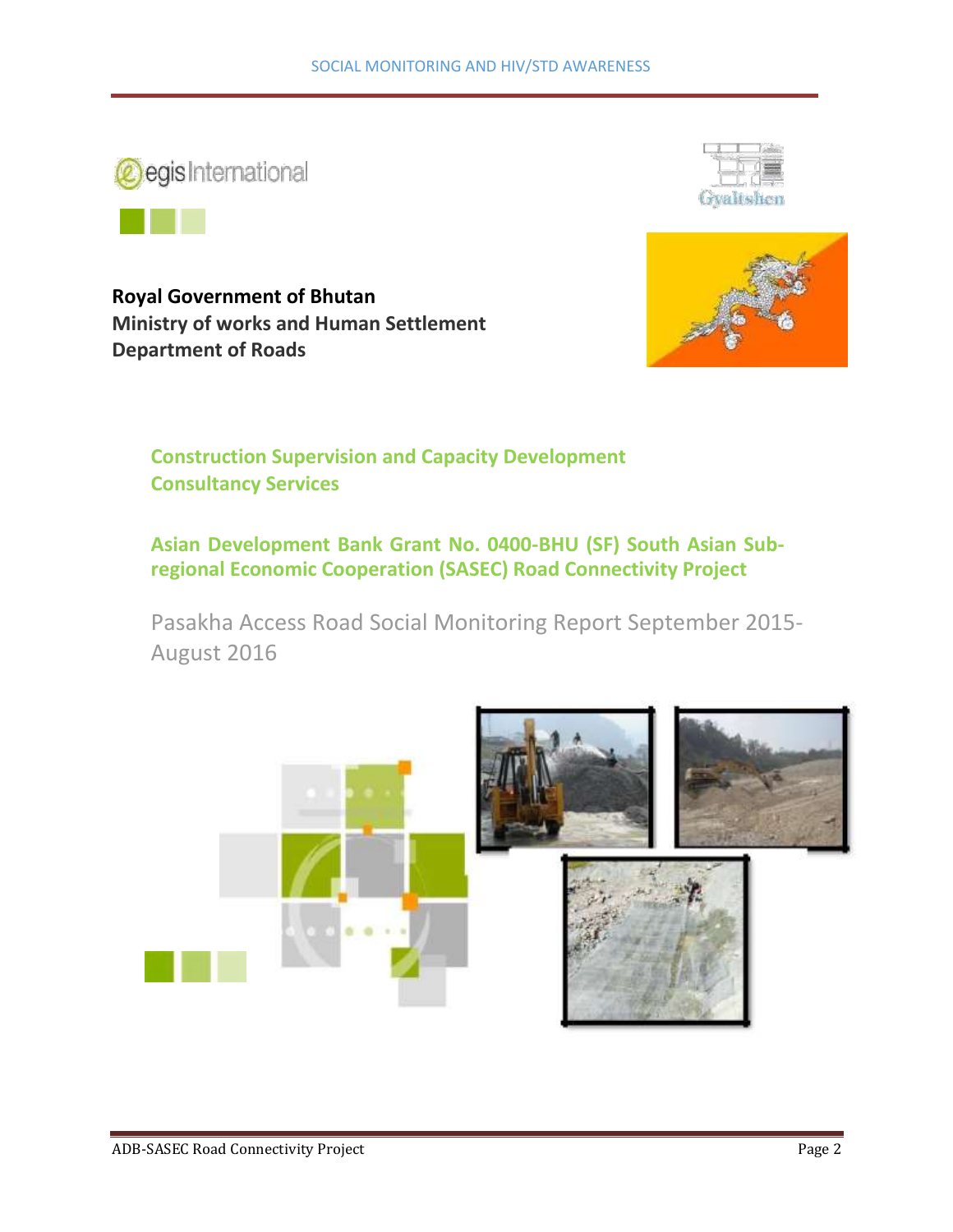#### **CURRENCY EQUIVALENTS**

(as of 07 April 2016)

| Currency unit | $\qquad \qquad$ | <b>Bhutanese Ngultrum</b> |
|---------------|-----------------|---------------------------|
| Nu 1.00       | =               | \$0.01504                 |
| \$1.00        | =               | Nu 66.4928                |

#### **ABBREVIATIONS**

- ADB Asian Development Bank
- AP Affected Person
- AH Affected Household
- BSR Bhutan Scheduled Rates
- CDCL Construction Development Corporation Limited
- CSC Construction Supervision Consultants
- DoR Department of Roads
- GRC Grievances Redress Committee
- GRM Grievances Redress Mechanism
- HH/hh House hold
- HISC Health Information Service Center
- HIV Human Immunodeficiency Virus
- MoH Ministry of Health
- MoLHR- Ministry of Labour and Human Resources
- Nu Ngultrum (Bhutanese Currency)
- PC Project Coordinator
- PIU Project Implementation Unit
- RGoB Royal Government of Bhutan
- RP Resettlement Plans
- SASEC South Asia Sub-regional Economic Cooperation
- SPS Safeguard Policy Statement
- STD Sexually Transmitted Diseases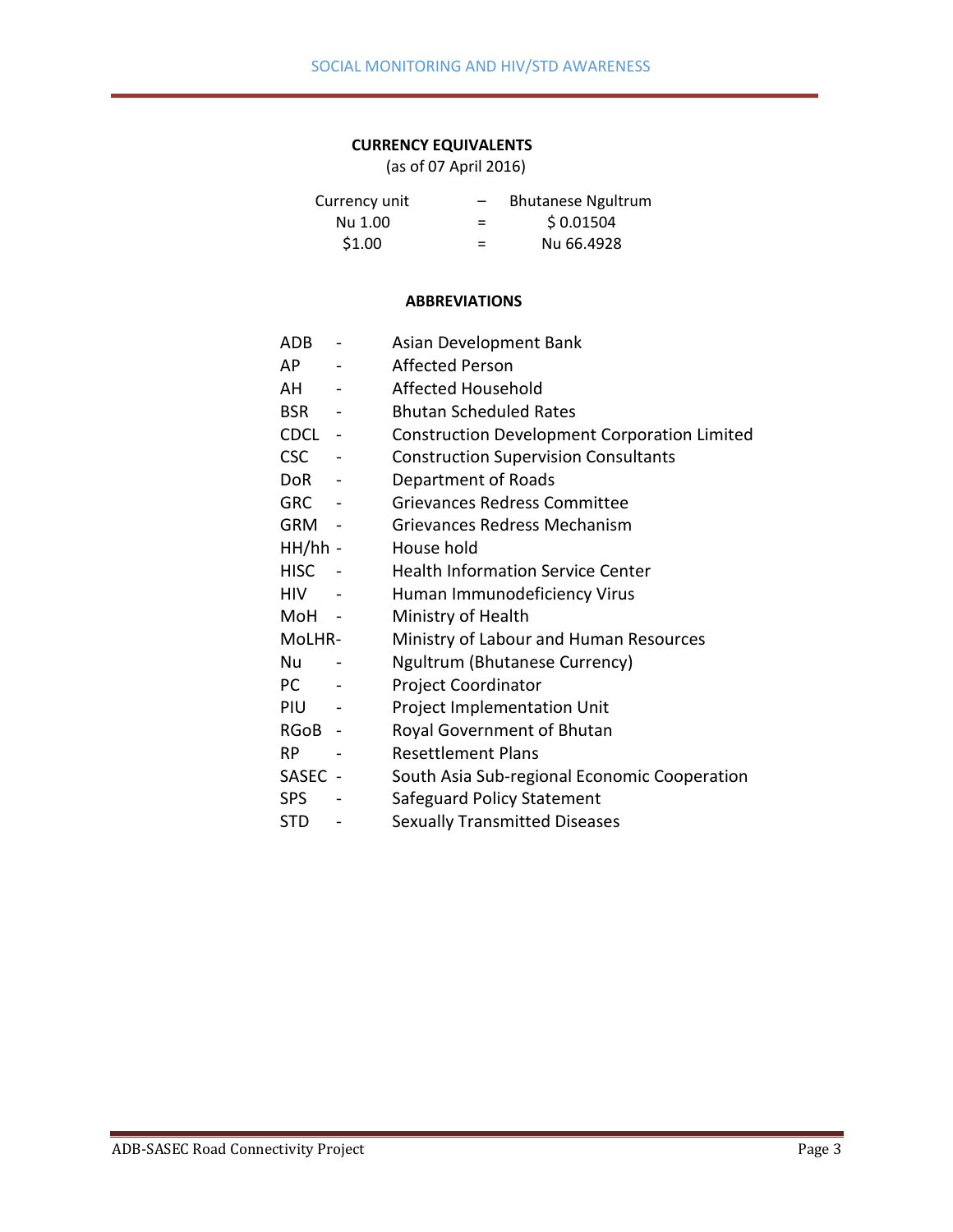# **Contents**

| 1. |       |  |
|----|-------|--|
| 2. |       |  |
|    |       |  |
| 3. |       |  |
|    | 3.1   |  |
|    | 3.1.1 |  |
|    | 3.1.2 |  |
|    | 3.1.3 |  |
|    | 3.1.4 |  |
|    | 3.1.5 |  |
| 4. |       |  |
|    | 4.1   |  |
|    | 4.2   |  |
|    | 4.3   |  |
| 5  |       |  |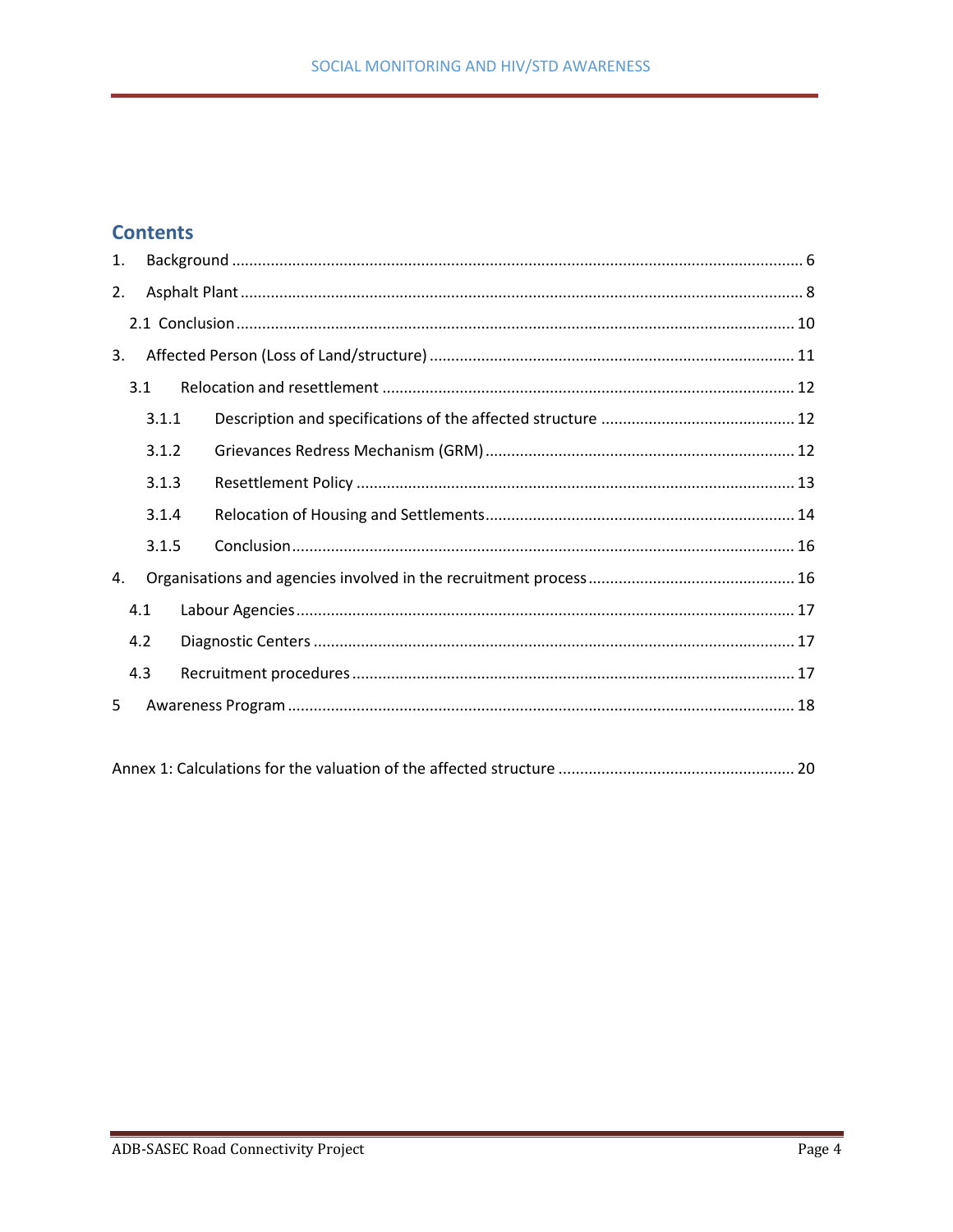#### **NOTE**

In this report, "\$" refers to US dollars.

This social monitoring report is a document of the borrower. The views expressed herein do not necessarily represent those of ADB's Board of Directors, Management, or staff, and may be preliminary in nature. Your attention is directed to the "terms of use" section of this website.

In preparing any country program or strategy, financing any project, or by making any designation of or reference to a particular territory or geographic area in this document, the Asian Development Bank does not intend to make any judgments as to the legal or other status of any territory or area.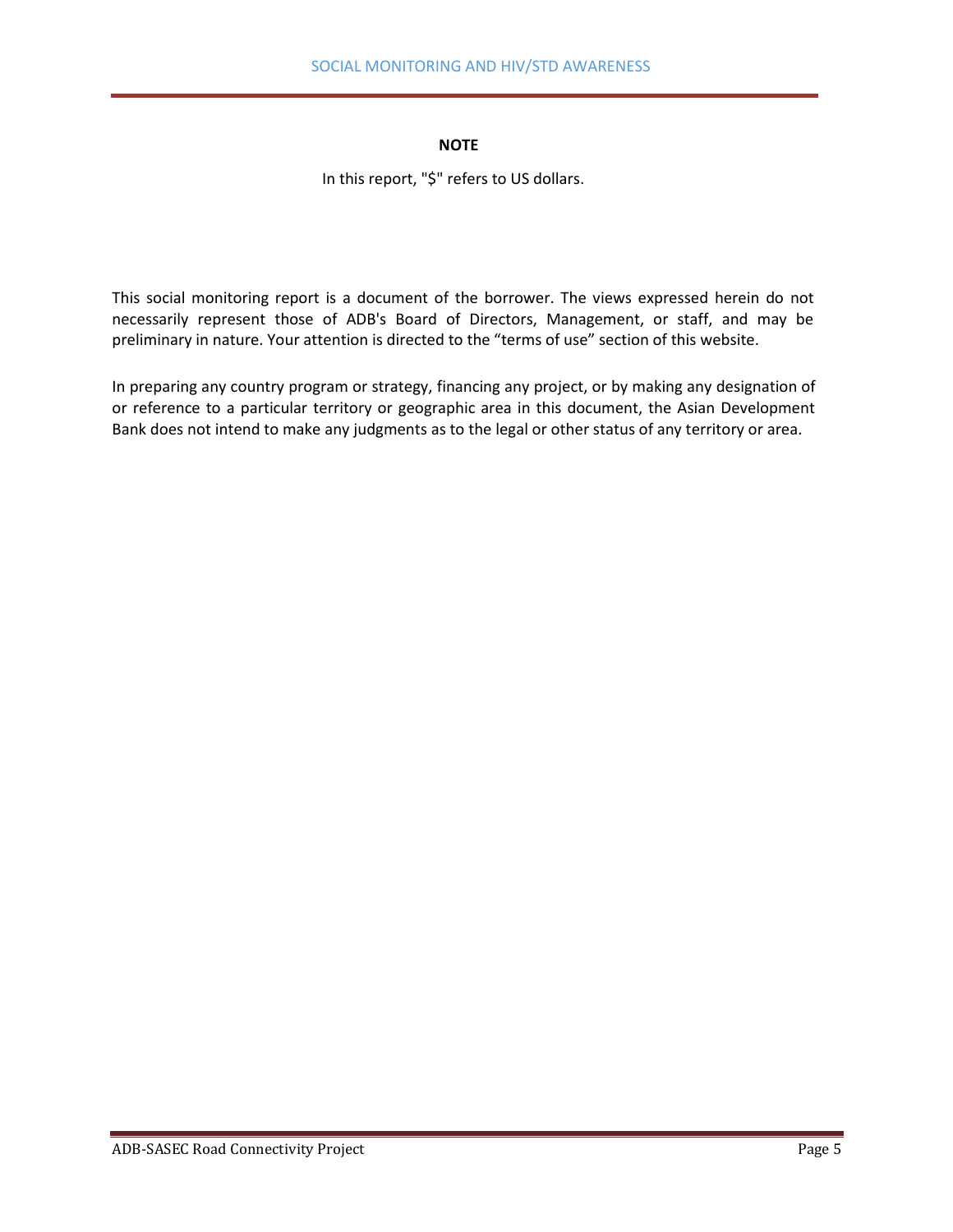# <span id="page-5-0"></span>**1. Background**

The Royal Government of Bhutan (RGoB) and the Asian Development Bank (ADB) approved the SASEC Road Connectivity Project in July 2014. The Project includes the following activities: the construction of (i) 68km of National Highway between Nganglam and Dewathang; (ii) 1.2km access road from an Indian border constructed at Pasakha area, (iii) a mini-dry port in Phuentsholing and Allay land customs station; and (iv) the construction of about 2.7km of bypass road in Phuentsholing city.

This document is the Social Monitoring Report covering the period from September 2015 to August 2016 for the construction of the two activities being implemented by the Department of Roads (DOR): (1) 68km of National Highway between Nganglam and Dewathang, and (ii) 1.2km access road from an Indian border constructed at Pasakha. Given that the first activity (Nganglam to Dewathang Road section) is currently on hold due to the pending security situation, this report only covers the social activities related to the construction of the Pasakha Access Road.

More specifically this Social Monitoring Report focuses on the following activities:

- the establishment and operation of an Asphalt Plant within the vicinity of the construction project office and camp;
- the compensation/relocation case of the affected person, Mr. Nala Tshering and his family; and
- HIV/STD awareness campaign at the labour camps.

Construction works started in September 2015 and are expected to end by August 2017. Works include improvement of the 1.2 km section of the Rinchending-Pasakha highway at Allay and the concrete bridges at Bhawanijhora and Bhalujhora. Once works have been completed, the flow of traffic from Phuentsholing to Pasakha is expected to improve.

The number of workers at the construction site office has fluctuated from ten to fifty three in December, 2015. The number of workers are expected to increase to over 200 workers as work progresses. These labourers will be required to live (cook, eat, and sleep) at the workers camps that was constructed in November 2015. As per the TOR, awareness programs have to be conducted at the project construction sites on a periodic basis. The programs include awareness on HIV/AIDS, anti-trafficking and child labor and gender sensitization activities. However, as per Bhutan's Labour Act, recruitment of female laborers and children (below the age of 18 years) is not permissible and male workers are also not allowed to bring their family/spouse with them.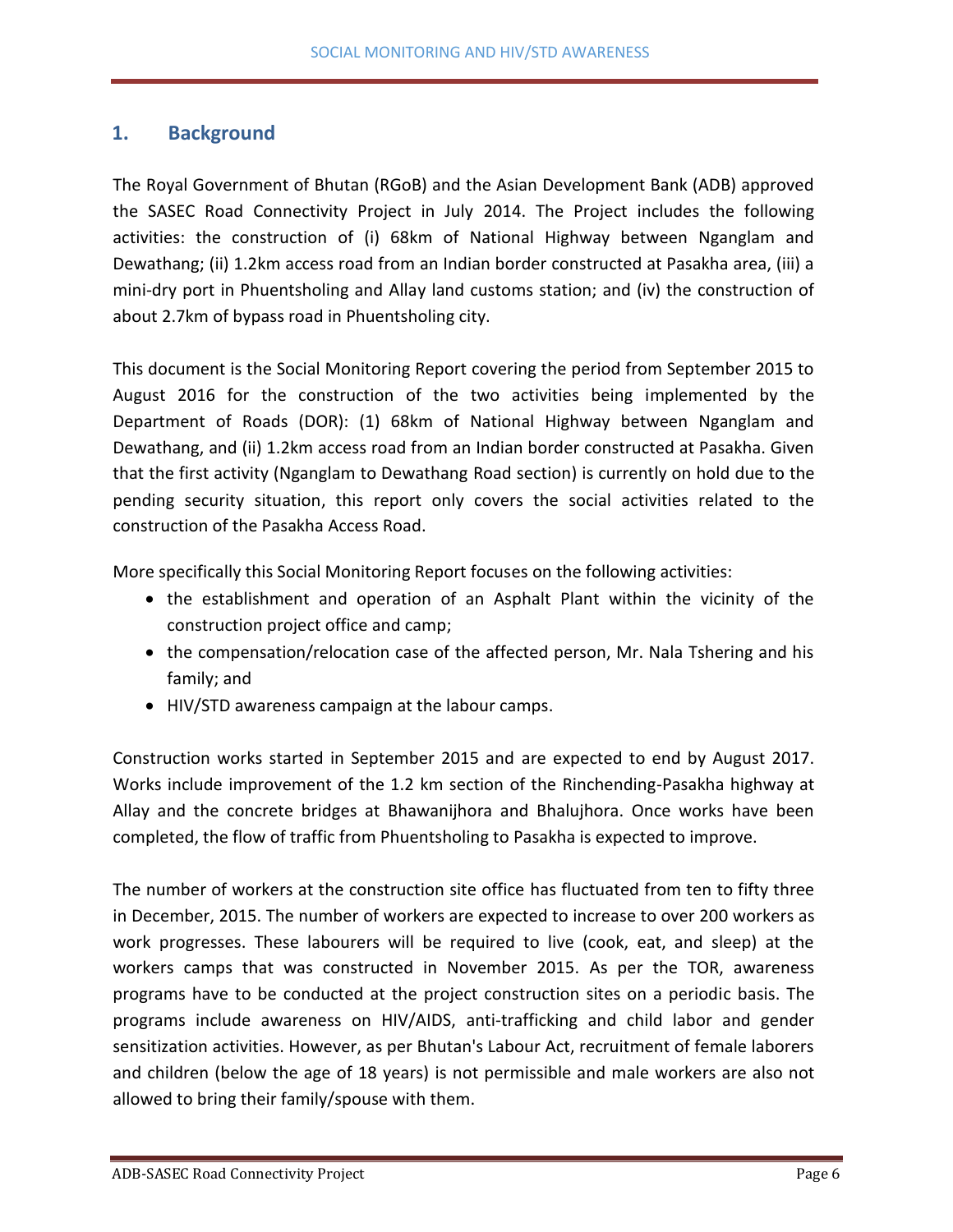The camps which have been constructed by the contractor are within close proximity to the Asphalt Plant (less than twenty feet). Towards the northern side of the Asphalt plant, within a distance of twenty feet, are the field laboratory for the construction works and site office of the Resident Engineer.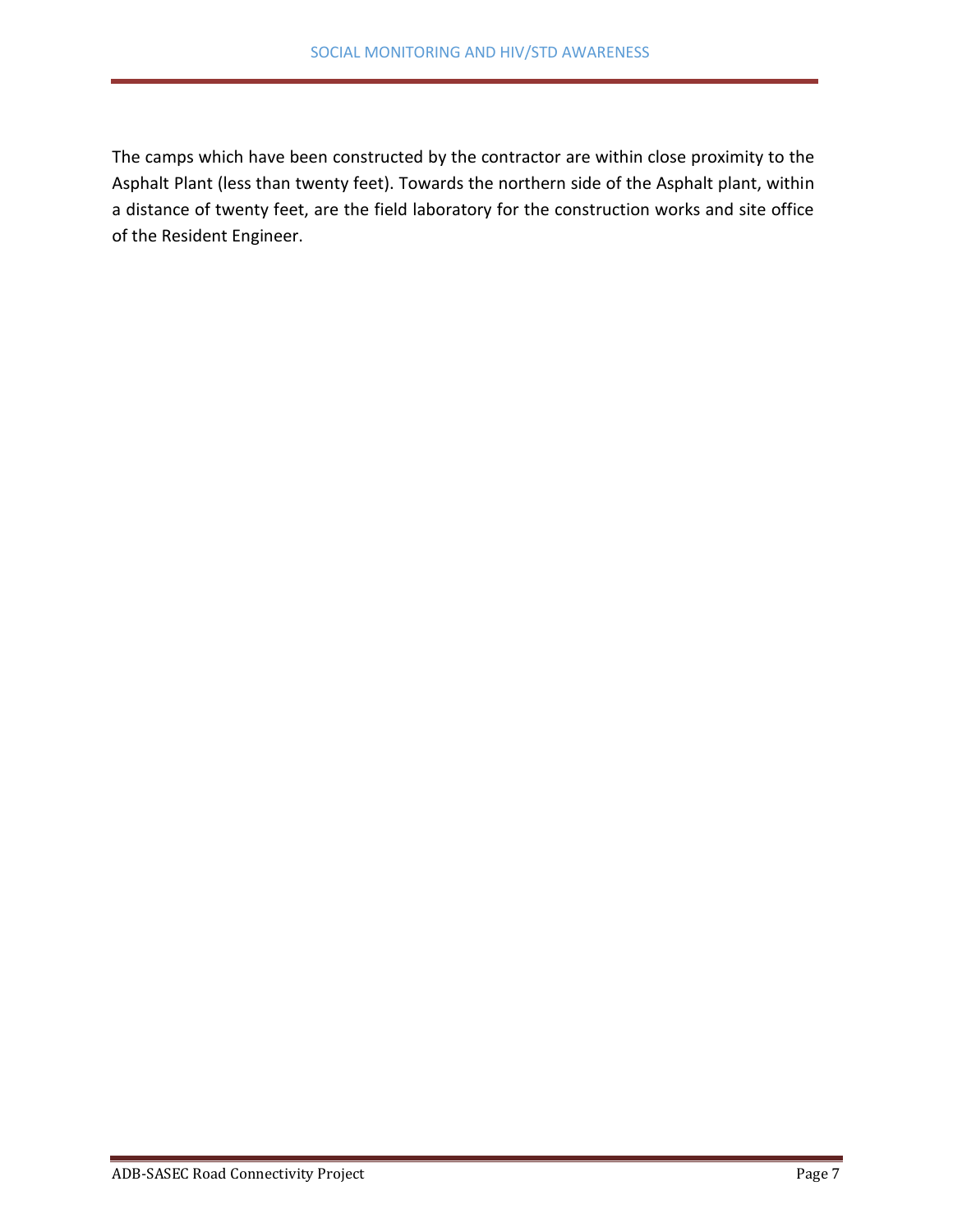## <span id="page-7-0"></span>**2. Asphalt Plant**

The Construction Development Corporation Limited (CDCL) has set up an asphalt plant between the Consultancy project site office and the construction camp site. The plant which is located just at the entrance of the site makes it inconvenient for proper mobility of vehicles, especially bigger trucks and also workers and project personnel. However, the bigger issue here is the risks to the health and wellbeing of people and animals living and working in close proximity to the Asphalt plant. Such plants are not suited to be set up in areas close to a human settlement as they emit chemicals to the air during production and also during the loading of the asphalts into trucks. Some of the negative impacts on human and animal health and on the vegetation have already been highlighted.

Although the Phuentsholing Thromde had been contacted and informed about these issues, the response is that the air quality is being controlled by the CDCL and also that public clearance has been obtained from the villages around Pasakha. However, the project office and contractor camp site have not been taken into consideration prior to installation and operation of the Asphalt plant.

Ever since the plant became operational, complaints from the Construction Supervision Consultants (CSC) and contractor's staff have been coming in with reports of smoke and dust emissions from the plant which has been causing irritation and discomfort to the workers at site. Even engineers and supervisors who work indoors need to keep the doors and windows of the laboratory and office closed and still use a face mask.

The contract for resurfacing of the roads in Phuentsholing town was awarded to CDCL by Phuentsholing Thromde in 2015. Since the work includes double layering of the entire urban core road (approximately 19 kms), an Asphalt Plant was initiated at Pasakha. According to officials from the CDCL, the road works are expected to complete by December 2016. The plant will stop production after December if no other works/contracts are forthcoming according to CDCL. Currently, due to frequent rainfall, the asphalt plant has minimized its operations.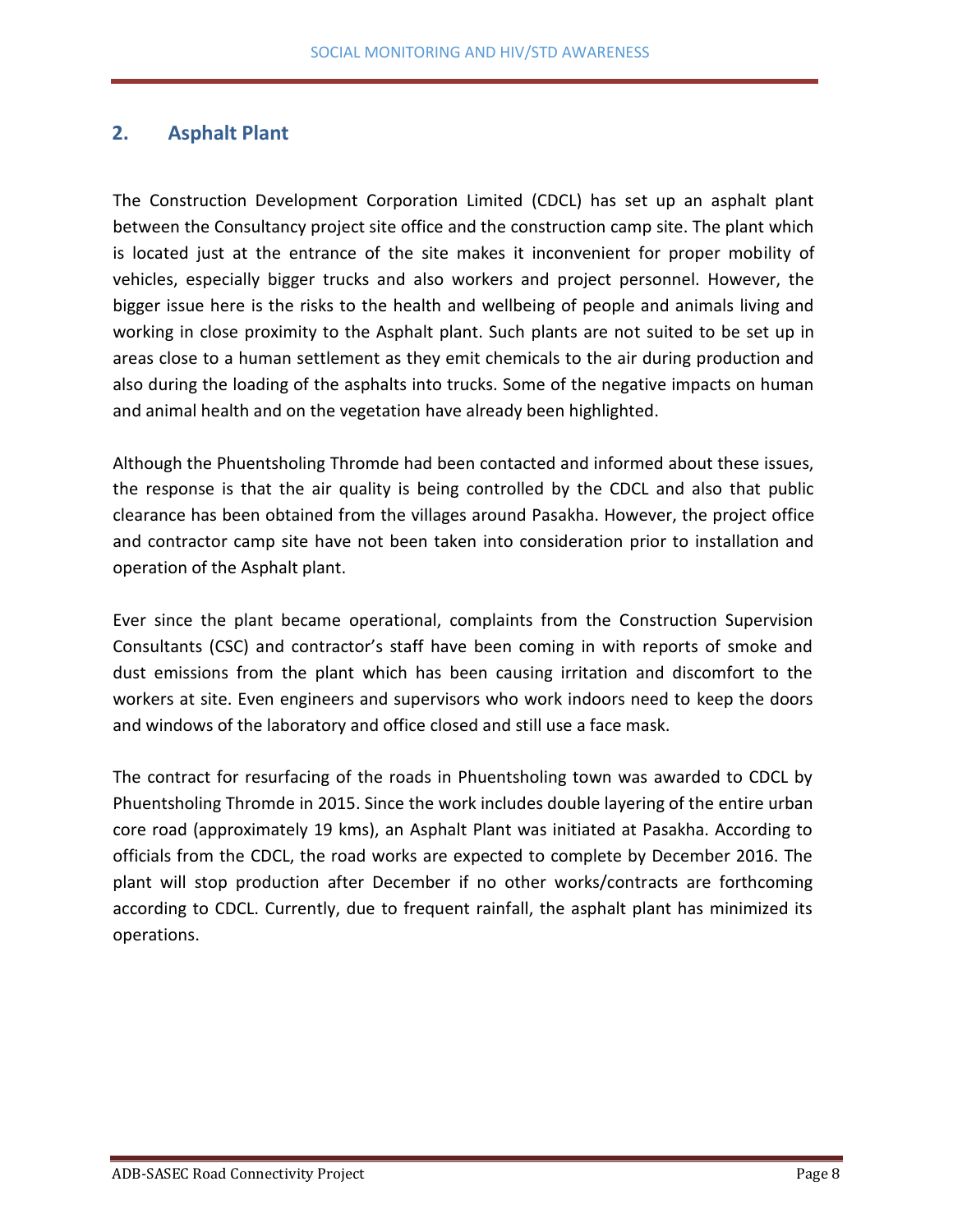

**Figure 2.1: Asphalt Plant**

Table 2.1 below summarises the events and correspondences between the CSC, Project Coordinator (ADB SASEC Road Connectivity Project, Department of Roads), Phuentsholing Thromde and the Dzongkhag Environment Committee from the start of this project which is from as early as August 2015:

| <b>No</b> | Date       | Summary of correspondences/mail                                           |
|-----------|------------|---------------------------------------------------------------------------|
| 1.        | 24/08/2015 | The Project Implementing Unit (PIU) puts up a request to Dasho Thrompon   |
|           |            | (Mayor), Phuentsholing Thromde for approval of land to set up the site    |
|           |            | office, laboratory and the workers camp.                                  |
| 2.        | 01/10/2015 | Lease agreement between the contractor and the Phuentsholing Thromde      |
|           |            | is signed for a period of one year.                                       |
| 3.        | 08/10/2015 | PIU requests the Phuentsholing Thromde for the issuance of location       |
|           |            | clearance for the installation of the Concrete Batching Plant.            |
| 4.        | 29/10/2015 | Approval for the Concrete Batching Plant from the Thromde. Environment    |
|           |            | Clearance for the same from the Dzongkhag Administration, Chukha was      |
|           |            | also accorded                                                             |
| 5.        | End        | CDCL receives approval of land allocated for their Asphalt plant. By this |
|           | November   | time, the labour camps were already completed and the project office and  |
|           | 2015       | the laboratory were nearing completion                                    |

**Table 2.1 Dates and summary of the correspondences**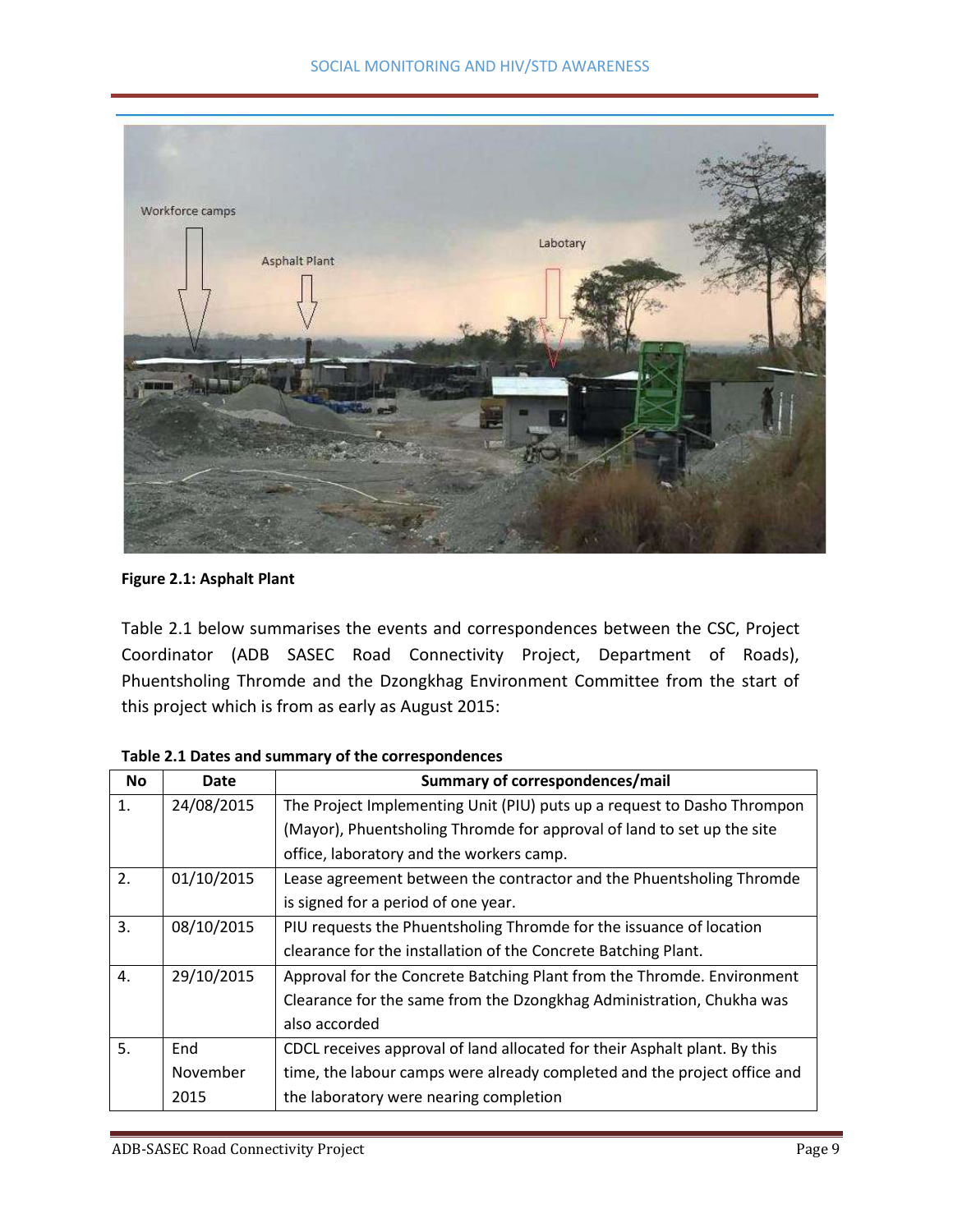#### SOCIAL MONITORING AND HIV/STD AWARENESS

| <b>No</b>                                                                      | <b>Date</b>                                                                             | <b>Summary of correspondences/mail</b>                                                             |  |  |  |  |  |  |
|--------------------------------------------------------------------------------|-----------------------------------------------------------------------------------------|----------------------------------------------------------------------------------------------------|--|--|--|--|--|--|
| 6.                                                                             | 07/12/2015                                                                              | DOR and CSC writes to Phuentsholing Thromde informing the installation                             |  |  |  |  |  |  |
|                                                                                |                                                                                         | of the Asphalt Plant in the same location and the inconvenience on the                             |  |  |  |  |  |  |
|                                                                                |                                                                                         | construction works and impact on human life                                                        |  |  |  |  |  |  |
|                                                                                |                                                                                         | Even after verbally informing the Phuentsholing Thromde, no action has been taken by the           |  |  |  |  |  |  |
|                                                                                |                                                                                         | Thromde or the CDCL and the installation works on the plant continues. DOR and CSC officials are   |  |  |  |  |  |  |
|                                                                                |                                                                                         | neither consulted nor informed about this plant or the location of this plant which is between the |  |  |  |  |  |  |
|                                                                                | workers camp and the project office and laboratory.                                     |                                                                                                    |  |  |  |  |  |  |
| 7.                                                                             | 05/02/2016<br>The Project Coordinator writes to Phuentsholing Thromde with a request to |                                                                                                    |  |  |  |  |  |  |
| ensure that all the necessary clearances have been obtained for installing and |                                                                                         |                                                                                                    |  |  |  |  |  |  |
| operating the Asphalt plant and that all pollution abatement devices are in    |                                                                                         |                                                                                                    |  |  |  |  |  |  |
|                                                                                |                                                                                         | place.                                                                                             |  |  |  |  |  |  |
| 8.                                                                             | 15/02/2016                                                                              | The Chairman of the Dzongkhag Environment Committee (Dasho Dzongda) is                             |  |  |  |  |  |  |
|                                                                                |                                                                                         | informed about the full operation of the Asphalt plant and the impact on the                       |  |  |  |  |  |  |
|                                                                                | health and well-being of the workers on the site (especially the resident               |                                                                                                    |  |  |  |  |  |  |
| engineers and labourers who work and reside at the site)                       |                                                                                         |                                                                                                    |  |  |  |  |  |  |
| 9.                                                                             | 19/02/2016                                                                              | The Phuentsholing Thromde writes to the CSC requesting to bear with the                            |  |  |  |  |  |  |
|                                                                                |                                                                                         | operation of the Asphalt plant until black topping works in Phuentsholing are                      |  |  |  |  |  |  |
|                                                                                |                                                                                         | completed (expected to finish before the monsoon starts). The letter further                       |  |  |  |  |  |  |
|                                                                                |                                                                                         | states that huge investments on the plant have already been made by CDCL                           |  |  |  |  |  |  |
|                                                                                |                                                                                         | mainly for the purpose of road improvement works in Phuentsholing which                            |  |  |  |  |  |  |
|                                                                                |                                                                                         | was seen as an urgent matter. The other option offered by the Phuentsholing                        |  |  |  |  |  |  |
|                                                                                |                                                                                         | Thromde is for the CSC office and construction camp to move to another                             |  |  |  |  |  |  |
|                                                                                |                                                                                         | location where there is no pollution and that the letter is to be treated as a                     |  |  |  |  |  |  |
|                                                                                |                                                                                         | one month notice as per the lease agreement.                                                       |  |  |  |  |  |  |
| 10.                                                                            | 04/03/2016                                                                              | In response, the Project Coordinator, submits in writing the costs associated                      |  |  |  |  |  |  |
|                                                                                |                                                                                         | with moving to another location which amounts to Nu.8,155,334.00 (USD                              |  |  |  |  |  |  |
|                                                                                |                                                                                         | 122,649.88). The letter also calls for an immediate need for the Thromde to                        |  |  |  |  |  |  |
|                                                                                | identify and allocate a suitable area for the construction of site office and           |                                                                                                    |  |  |  |  |  |  |
|                                                                                | workers camps. The letter highlights the series of events/                              |                                                                                                    |  |  |  |  |  |  |
|                                                                                |                                                                                         | correspondences/meetings held between the CSC team, the Phuentsholing                              |  |  |  |  |  |  |
|                                                                                |                                                                                         | Thromde officials and the CDCL. And also the effects of the plant on the                           |  |  |  |  |  |  |
|                                                                                |                                                                                         | health and wellbeing of the workers and on the progress of the works.                              |  |  |  |  |  |  |

# <span id="page-9-0"></span>**2.1 Conclusion**

The option to relocate the project site office and camps has been held off for now since Phuentsholing Thromde has not responded with a suitable location and cost approval. Besides, suitable areas are not available in Phuentsholing for relocation of the site office and camps and any effort to relocate now will affect the project implementation. Therefore, it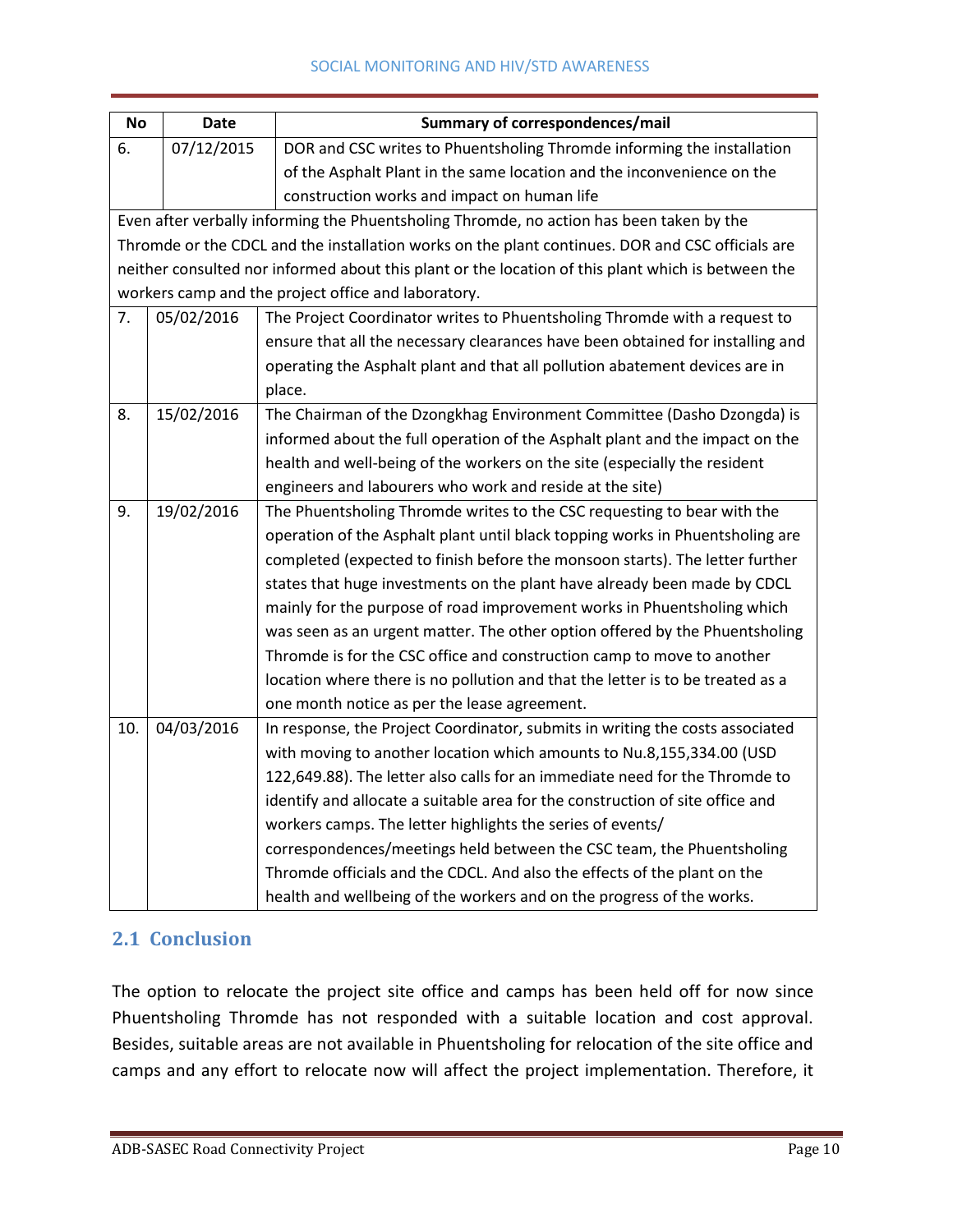has been decided to co-exist in the present location with mitigation measures to be put in place by CDCL.

Following the meeting held on 1 August 2016, higher capacity pumps have now been installed for sprinkling the dust which has helped to control dust. According to the Project Engineer, CDCL, green fencing had been installed during the initial phase (2015), but, it has been blown away by the wind and therefore did not prove effective. CDCL has also agreed to better manage the scum, bitumen spillage, etc. at site. However, for the operation of the plant, a suitable timing could not be agreed on since the plant operation time and the site office hours overlapped.

CDCL informed that the plant has stopped operations due to the heavy rains. However, once the monsoons are over, works at the plant will resume to continue the resurfacing works under the Phuentsholing Thromde. The works are expected to complete by December 2016. According to CDCL, as of now no potential projects seem likely in the near future and the plant will most likely be relocated after December 2016 or when the resurfacing works are complete.

# <span id="page-10-0"></span>**3. Affected Person (Loss of Land/structure)**

This project has affected one semi-permanent structure located at end of the existing Bhalujhora bridge. This structure serves both as a residential house and a small shop for Mr. Nala Tshering (38 years) and his family. Mr. Nala Tshering, together with his wife, runs a small grocery and bar business and since it is ideally located, the small business is doing well with daily net earnings anywhere between Nu. 2,000 and Nu. 3,000. The family does not own any land, assets or business in Phuentsholing or any other places in Bhutan and this is their only source of income. The land does not belong to Mr. Nala, and although he claims so, he has not been able to produce any documentation to prove his claim. The Phuentsholing Thromde has agreed to relocate him to a small plot just adjacent to the existing structure. The plot is small, measuring about 2,100 sqft. but Mr. Nala Tshering feels its sufficient to construct a similar structure and that it would not affect his business.

According to the Road Act of Bhutan, the Department of Roads, under the Ministry of Works and Human Settlement has the authority to demolish 'unauthorised structures within the road right of way and road control area and recover the cost of such demolition from the concerned owners of the unauthorised structures (p. 4)'. However, since the relocation is a result of an ADB financed project, the Royal Government of Bhutan, who is the client, will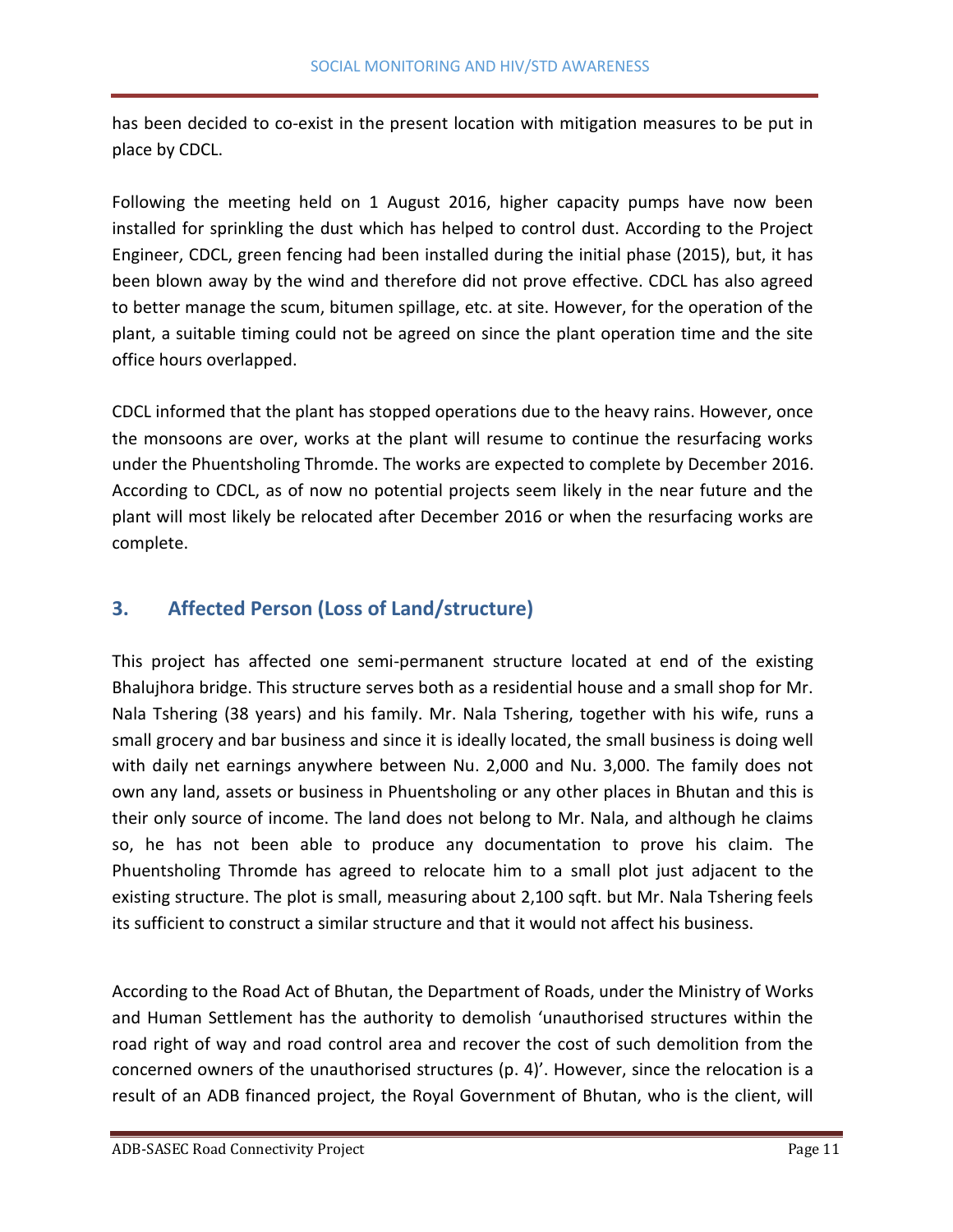have to compensate for the involuntary displacement of the affected household as per the ADB's Safeguard Policy Statement 2009. The compensation should include for loss of assets other than land, such as dwellings and also for other improvements to the land, at full replacement costs as well as for loss of income.

## <span id="page-11-0"></span>**3.1 Relocation and resettlement**

The compensation for the structure and relocation has been calculated by DOR engineers with costs based on the current construction costs (cost of constructing a similar structure at current prices). Below is an overall abstraction of costs for the structure, fence belonging to the affected person and an electric pole that will need to be removed and relocated (the detailed costing has been attached as Annex 1):

#### **3.1 Overall Abstraction of Costs**

| No. | <b>Description</b>                 | <b>Amount (Nu.)</b> | <b>Amount (USD)</b> |
|-----|------------------------------------|---------------------|---------------------|
| 1.  | Structure                          | 670,186.00          | 10,079.08           |
| 2.  | Fencing                            | 14,264.03           | 214.52              |
| 3.  | <b>Relocation of Electric Pole</b> | 366,650.49          | 5,514.14            |
|     | <b>TOTAL (Nu.)</b>                 | 1,051,100.52        | 15,807.74           |

#### <span id="page-11-1"></span>**3.1.1 Description and specifications of the affected structure**

This is a single storied semi-permanent residential house with RRM wall foundation, main wall and partition, cement flooring, timber doors, window frames and shutters, CGI sheet roofing on timber truss and basic electrical and finishing. The house was constructed in 2011 and has six rooms with a total plinth area of 92.46 sq. meters or 995.23 sq.ft. There is also a barbed fencing on the side of the house which will also need to be removed. Calculations based on the Bhutan Scheduled of Rates 2015 work out to Nu. 14,264.03.

#### <span id="page-11-2"></span>**3.1.2 Grievances Redress Mechanism (GRM)**

The AP, Mr. Nala Tshering does not have any legal documents or papers to support his claim to the land or the house he resides in. According to Phuentsholing Thromde, the land has been leased to Mr. Zeko, uncle to Mr. Nala's wife. This can complicate the compensation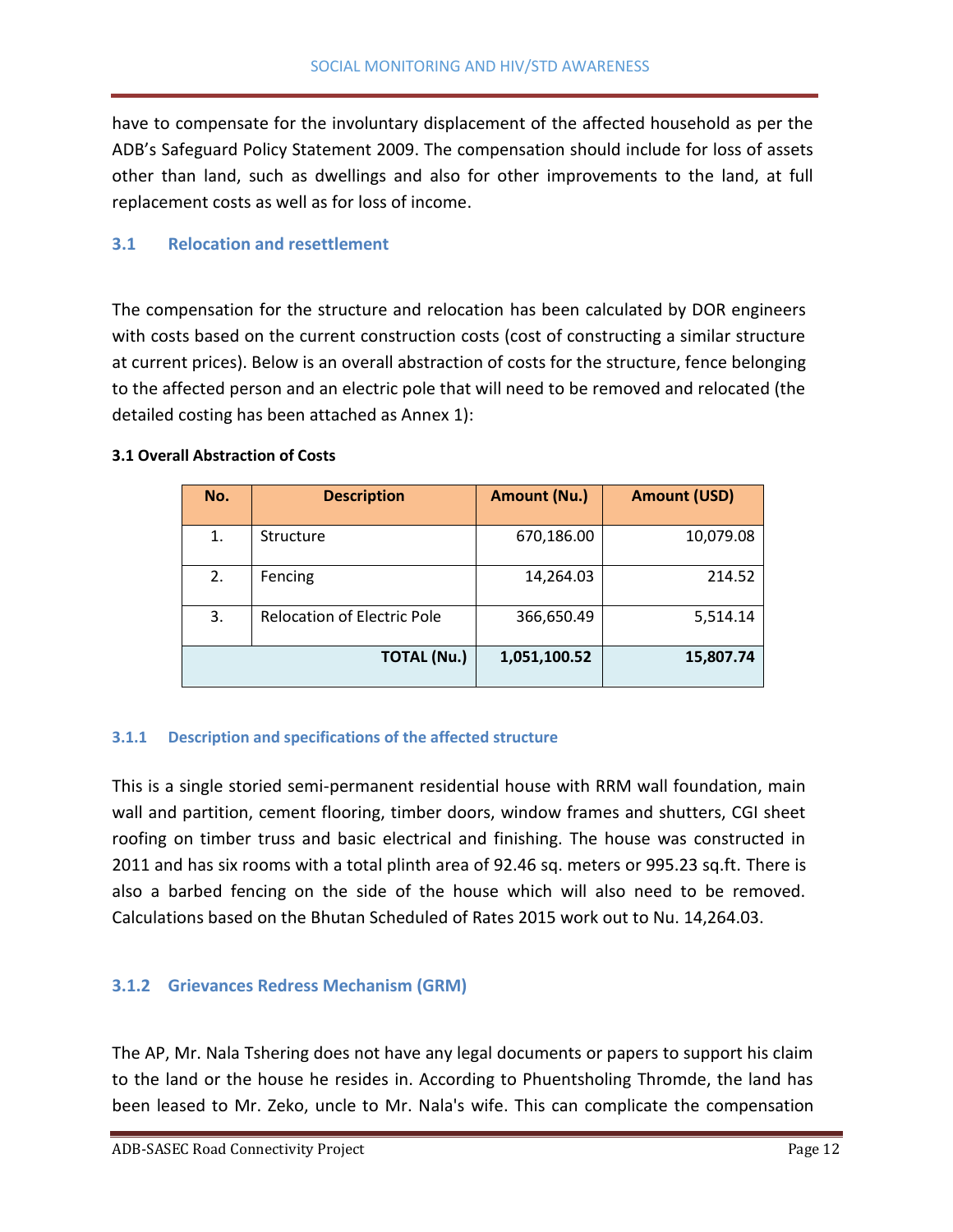and relocation which can result in the affected household having a number of grievances. So, a Grievances Redress Committee needs to be established comprising of members from the Phuentsholing Thromde, the Department of Roads and the Dzongkhag to hear complaints from the AP and facilitate solutions, especially in cases where an issue is not easily resolved. The purpose of the GRM is not intended to bypass the Government's own redress process, rather it is intended to address the concerns and complaints of the project affected person(s).

The first step for the AP if he faces any grievances related to the environment, land acquisition or resettlement, is to approach the contractor, CSC, or the DOR staff directly at the site. If the issues are not resolved at the site level, the AP can then forward his grievances to the Grievances Redress Committee. If issues remain unresolved, the AP has the right to approach the Government as per the country's practices or His Majesty the King.

## <span id="page-12-0"></span>**3.1.3 Resettlement Policy**

The following compensation and entitlement packages can be applied for the project:

- a) The AP (titled and non-titled) should be informed and provided information on the compensation, entitlements and resettlement assistance. The information should be also provided in local language for the benefit of the AP. The AP, regardless of his ownership status on the affected land/property shall be consulted and informed on the schedule of construction of any physical infrastructure, including the timeframe for delivery of compensation and benefits.
- b) There will be no physical or economic displacement in connection to the project construction works until compensation and other entitlements have been provided to the AP. He is entitled to receive assistance to restore his income and livelihood at preproject standards and any additional assistance on top of his compensation.
- c) The resettlement planning and management will ensure that all gender concerns are incorporated, including gender specific consultation and information disclosure. This includes special attention to guarantee women's assets, property and to ensure the restoration of their income and living standards. Institutional arrangements will be in place to timely and effectively design, plan, consult and implement land acquisition, compensation, resettlement and rehabilitation program. Appropriate reporting, monitoring and evaluation mechanisms will be set in place as a part of the resettlement management system.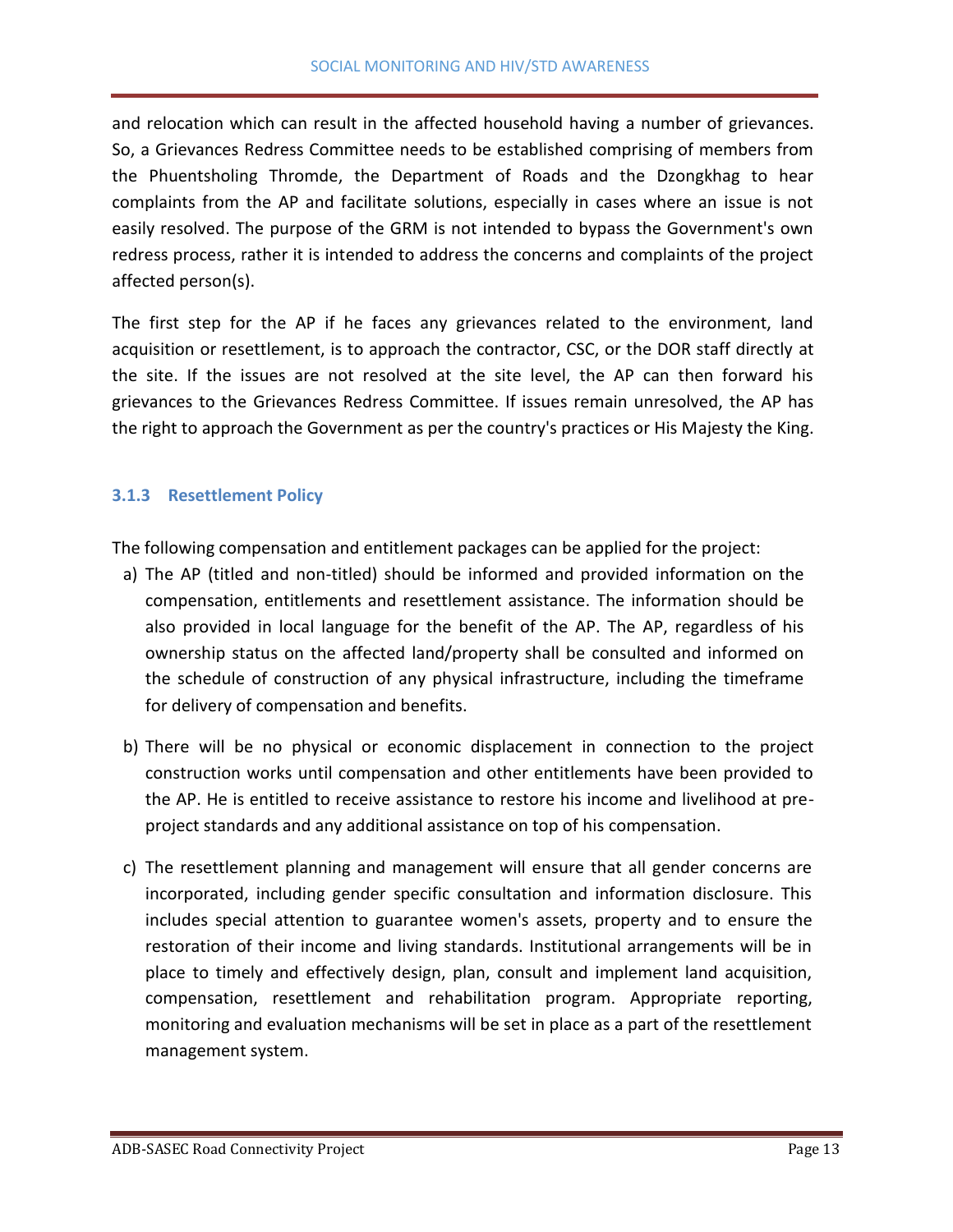## <span id="page-13-0"></span>**3.1.4 Relocation of Housing and Settlements**

There are two options for the relocation plan of the affected household:

## **Option 1**

The initial proposal was to dismantle the house and relocate the family to another place/house until a similar structure is ready for occupancy (see Option 2 below). However, according to the Phuentsholing Thromde, giving a plot replacement and constructing a new house could create precedence in the locality. Since these are facilities that cannot be provided under the current circumstances, the proposal was to create an extension of the existing house instead of building a new house. Option 1 will entail dismantling affected portions of the existing house and extending the house by an equal extent on the empty plot located on the south side. This means that the entire process of acquiring a replacement plot and constructing a new house would be averted.

Moreover, the AP is to be provided with the Replacement Cost of the structure, and compensated for the temporary loss of for a period of three months as per the Entitlement Matrix of the Nganglam-Dewathang and Pasakha Resettlement Plan<sup>1</sup>. The average daily income (but not less than the Minimum wage of Bhutan) will also be taken into account for calculating the compensation. According to Mr. Nala, the average daily income of the family/shop is Nu. 2,500. In addition, the AP will be provided with rental assistance given that the household will have to relocate during construction activities.

Under this option, the compensations and relocation assistance for this affected household (see details below in Table 3.2 below) will be provided as per the Entitlement Matrix of the Nganglam-Dewathang and Pasakha Resettlement Plan<sup>2</sup>:

| <b>Action details</b>                | <b>Unit</b> | <b>AH</b> | Rate/day (Nu.) | <b>Amount (Nu.)</b> |
|--------------------------------------|-------------|-----------|----------------|---------------------|
| <b>Replacement Cost of Structure</b> |             |           |                | 670,186.00          |
| <b>Replacement Cost of Fencing</b>   |             |           |                | 14,264.03           |
| Loss of Livelihood                   | 90 days     | 1         | 2,500.00       | 225,000.00          |
| <b>Relocation cost</b>               | Lumpsum     |           | Lumpsum        | 10,000.00           |
| Rent of space                        | 2 months    | 1         | 15,000.00      | 30,000.00           |
| <b>TOTAL (Nu.)</b>                   | 949,450.03  |           |                |                     |
| <b>TOTAL (USD)</b>                   | 14,279.59   |           |                |                     |

#### **Table 3.2 : Summary of Compensation for rental and loss of livelihood**

 $\overline{\phantom{a}}$ 

<sup>&</sup>lt;sup>1</sup> http://www.adb.org/projects/documents/sasec-road-connectivity-project-nganglam-dewathang-highwaypasakha-access-road-rp

 $2$  Ibid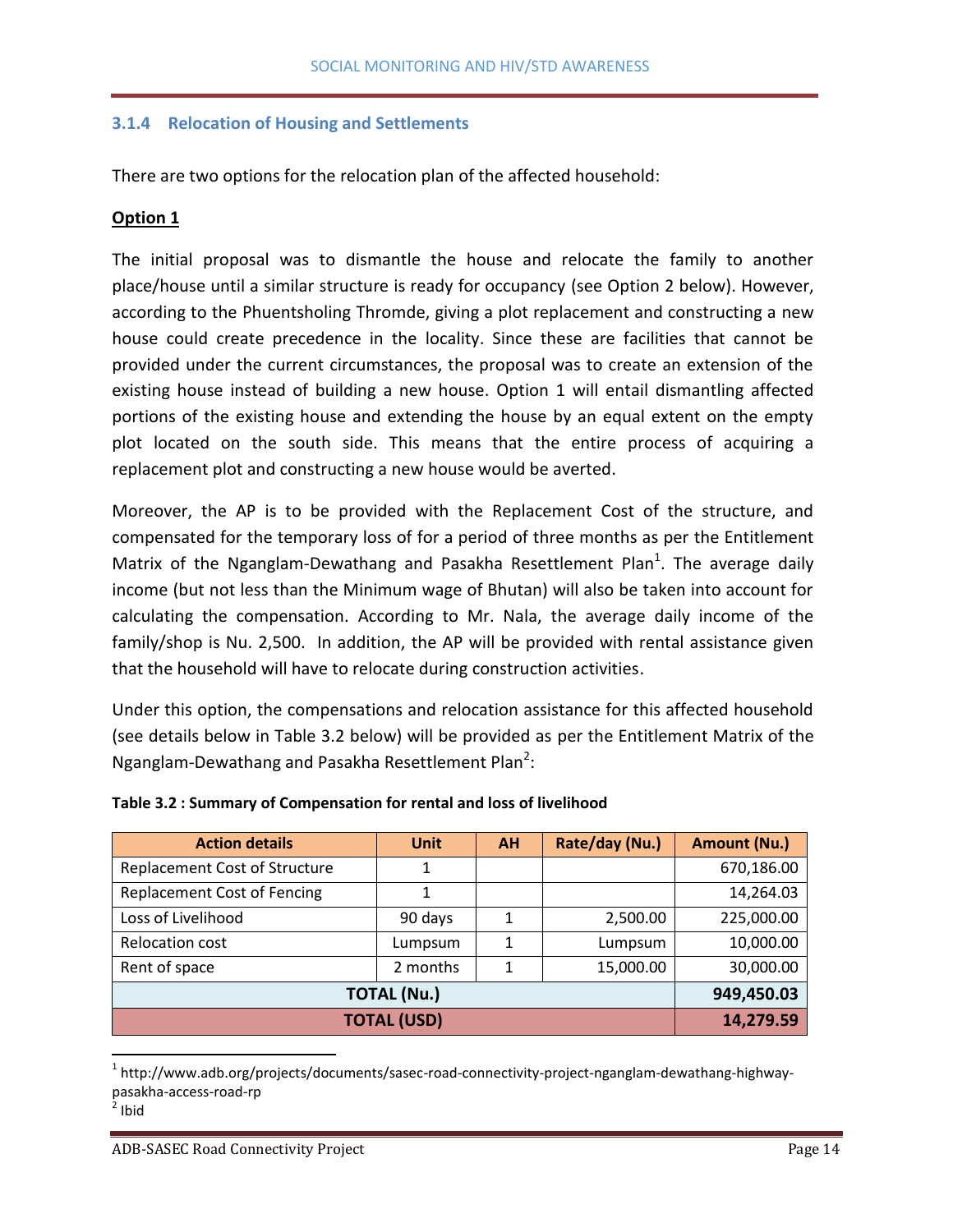Neither Mr. Nala Tshering or his wife are educated and they have four school going children who cannot support either of the parents during the construction and resettlement period. So it would be advisable for the client to build/extend the house in addition to compensating them with cash. The Department of Roads (DoR) needs to take the responsibility of handing the compensation money directly to Ms. Chengya (the wife) who is the licensed owner of the shop. The DOR and the CSC will also assist the family in finding a house during the extension of the affected structure. This is due to the difficulty in finding a rental spaces around Bhalujhora for a period of just two months.

To summarize, the total costs for the first option, which involve replacement cost of the structure, compensation for loss of income and rental assistance, would amount to approximately Nu. 949,450 (USD 14,279.59) assuming that everything goes as planned.

## **Option 2**

The other option would be to construct a house in the empty Government plot adjacent to existing house (highlighted in yellow circle in the picture below). The plot has ample land space to construct a similar sized structure for the AH. This option should be the preferred option as this would save the client and the AH the time spent otherwise in looking for a rental space for two months around this area. Secondly, there will always be indirect costs and time associated with dismantling and salvaging the old structure. Thirdly, the client can avoid minor disputes with the AH over the unsold and/or damaged goods, daily payment of income lost and transporting of household items from one place to another. Lastly compensation for income lost can be minimised (during the relocation phase of the shop and household items). In addition, if the calculated amount for the structure is not sufficient to build a similar structure, the client has the option of utilizing the amount that would have otherwise been used for the daily income lost and rental amount which is totalling to approximately Nu. 265,000.00 (see table 3.2).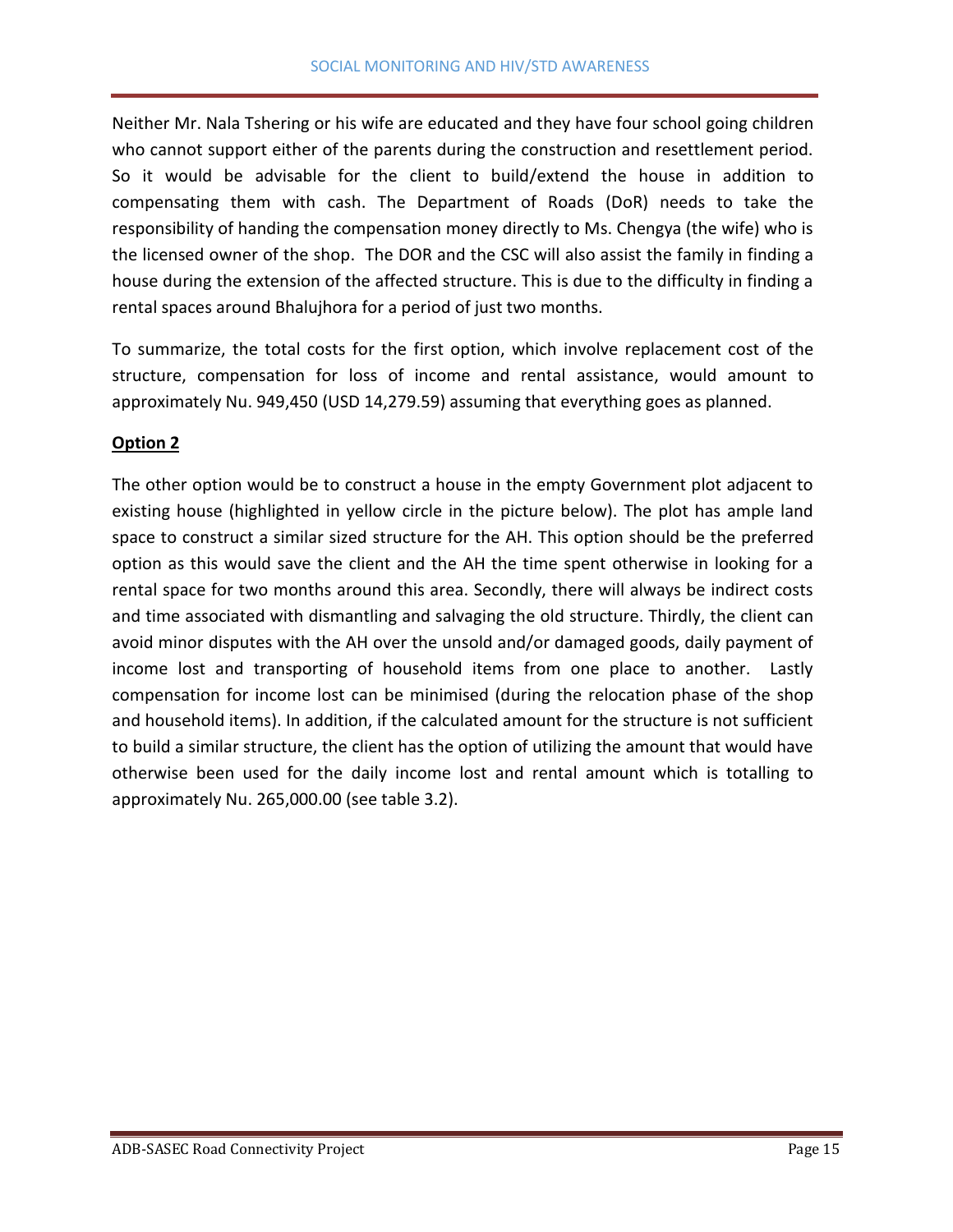



#### <span id="page-15-0"></span>**3.1.5 Conclusion**

On careful review of the above two options and due to the complexity of this case in terms of allocating replacement land and permitting new construction by Phuentsholing Thromde, it was decided to go with Option 1. The compensation shall include replacement cost for the structure, cost for income loss and relocation (if any) and house rental for the duration of construction. Although this is only an extension of the existing structure towards the south side, the family would still need to be relocated as living in such close proximity to construction works is dangerous and would cause inconvenience to the family and also to the construction workers.

# <span id="page-15-1"></span>**4. Organisations and agencies involved in the recruitment process**

The Ministry of Labour and Human Resources (MoLHR) is the lead organisation to monitor the recruitment and mobilization of labourers in construction sites. If Indian labourers are recruited, then the Department of Immigration and the Ministry of Health (MoH) are also stakeholders to the recruitment process.

The Regional Labour Office in Phuentsholing has three labour officers and two employment officers who monitor and assess all business and service activities in Chukha and Samtse. Since they are short-staffed, the officers make visits to sites with a specific purpose. For instance, a particular visit to a site may involve only occupational health and safety of the workers and the next visit may involve only checking on the wages. Most of these visits are ad hoc. The MoLHR together with the MoH have also trained some of the management staff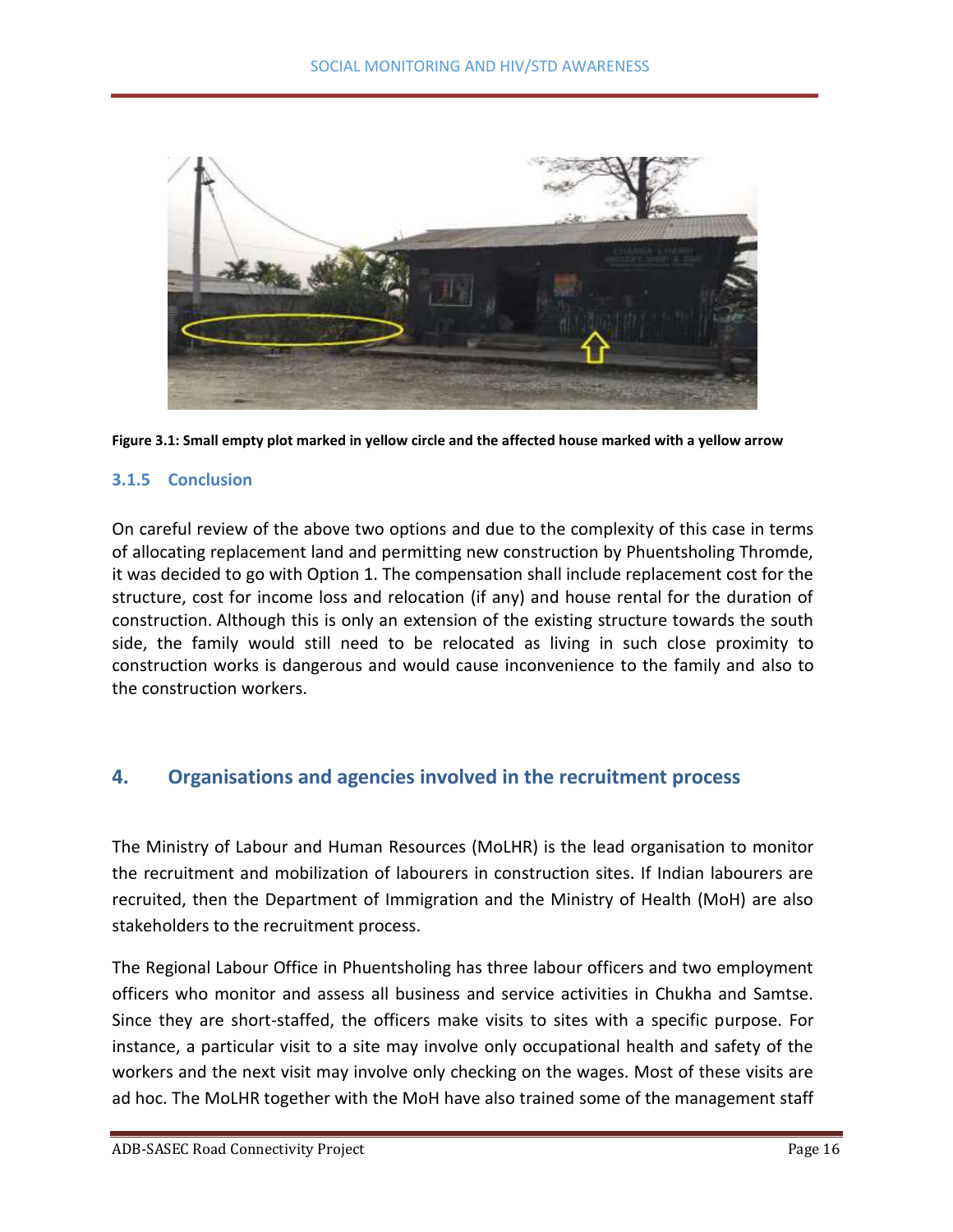from industries and construction companies on first aid and basic treatment of occupational injuries.

## <span id="page-16-0"></span>**4.1 Labour Agencies**

In 2007, private labour recruitment agencies were given licences to operate the recruitment and mobilisation of labourers. Responsibilities of the agencies include registering the labourers and carrying out all the necessary medical and immigration documentation works. The entire process takes a minimum of two days. During these two days, the labourers are provided with accommodation and food by the contractors. The agencies are also expected to monitor the labourers at site and to ensure that the labourers are not being harassed at work, unpaid/not paid in time, and that proper accommodation and the necessary basic facilities are provided.

#### <span id="page-16-1"></span>**4.2 Diagnostic Centers**

In 2012, The Government allowed private diagnostic centers to open in Thimphu. The center was initially opened to cater to both locals and foreigners to carry out tests that would otherwise need time or travel to India. However, by 2013, the Government approved for more private diagnostic clinics to open in bordering towns like Phuentsholing, Gelephu and Samdrup Jongkhar. These clinics were given the added responsibility to carry out medical tests for the large numbers of expatriate workers who enter Bhutan, especially construction or factory workers.

#### <span id="page-16-2"></span>**4.3 Recruitment procedures**

The labourer is first checked for tuberculosis, gonorrhoea, syphilis and malaria though a series of blood tests, urine tests and X-rays. The entire process for one person takes about two-three hours and these are all carried out at Bhutanese private diagnostic clinics. The results of the tests are compiled and sent to the Government Hospital for review from the medical doctor. A minimum fee of Nu.580.00 (USD 8.72) is chargeable to the construction company. At the Government hospital, the doctor will further conduct some basic medical checks on the labourers which includes blood pressure, eye, chest and nerves. There is again a minimum fee of Nu. 150.00 (USD 2.26) charged to the construction company.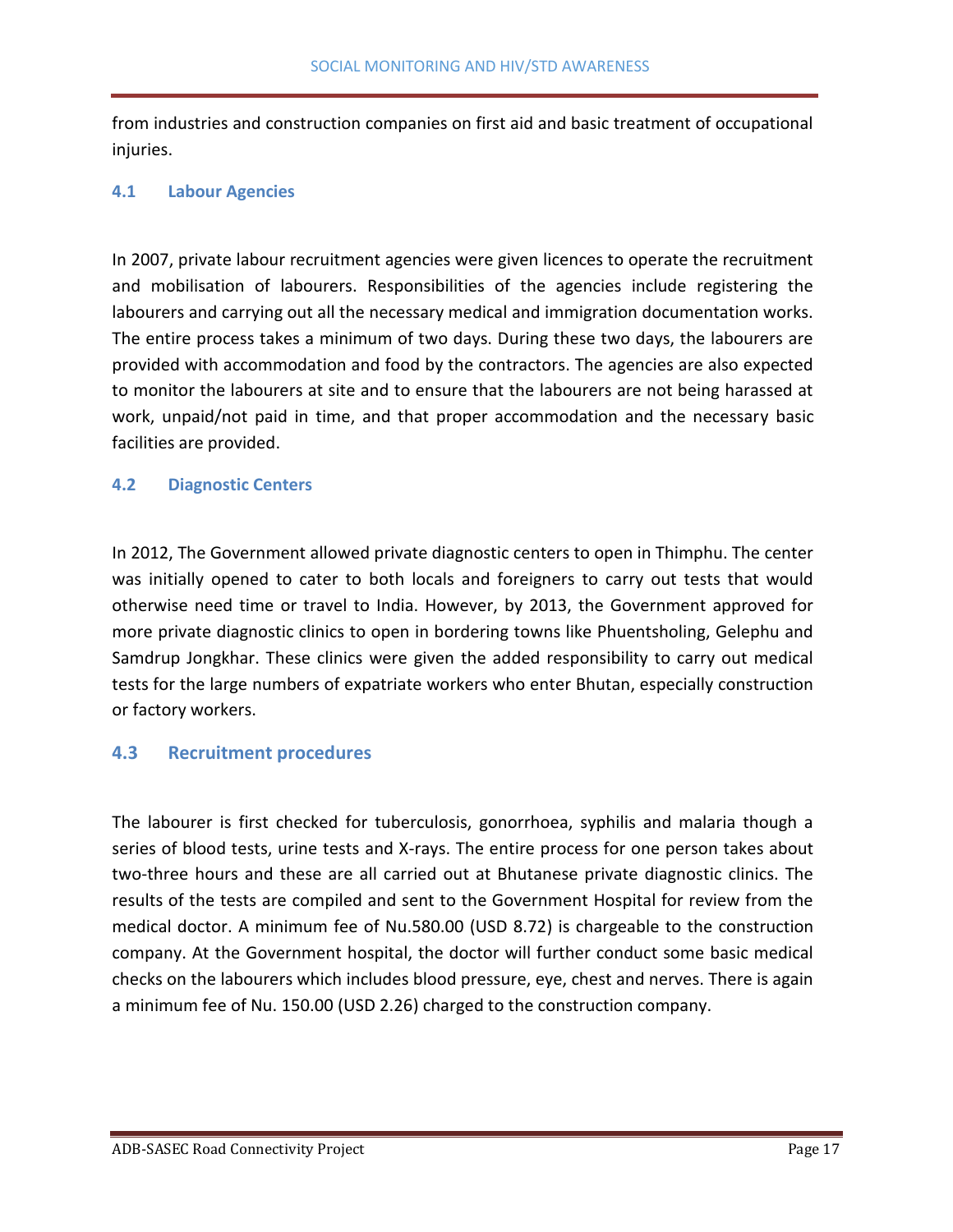#### <span id="page-17-0"></span>**5 Awareness Program**

The awareness program was conducted in April 2016 by Ms. Karma, who works with the Health Information Service Center (HISC) in Phuentsholing. HIS Centers were first opened in 2005 in Thimphu and Phuentsholing to encourage and facilitate the general population to avail HIV/STI Counselling, Testing and Treatment services. HIS Centers are also involved with awareness programs in schools, institutes, industries and hotels.

Majority of the workers on the construction site are from the neighbouring states of West Bengal and Assam, India. As per Bhutan's Labour Act, their family/spouse are not allowed to accompany them to Bhutan. This could lead to the labourers having one or more sexual partners inside Bhutan and/or in neighbouring Indian town Jaigaon, unprotected sex and men having sex with other men. Young girls/women from the locality who are poor and uneducated can also be at risk as they can move to construction sites to sell sex or be lured into sex by these male workers. In addition the lack of economic power means that most women are unable to negotiate safer sex. So there is a need to educate the labourers at construction sites with regards to their sexual activities, the risks associated with multiple sex partners, preventing STD/HIV and social marketing of condoms.



**Figure 1: Ms. Karma creating an awareness on HIV/STD**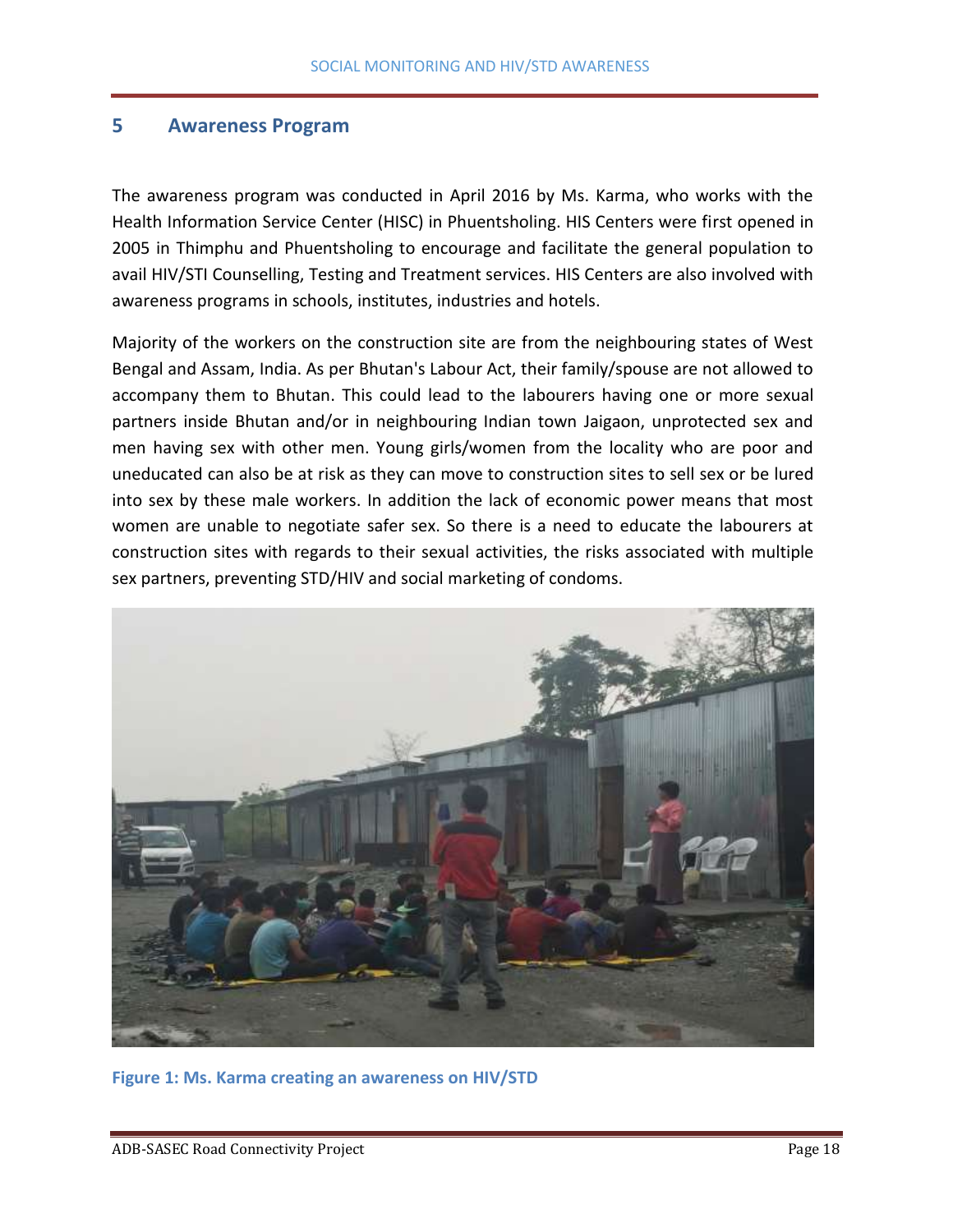There were about fifty labourers, both national and non-national who sat through the entire awareness program. Since there was no proper setting to accommodate everyone into one room or quarter, the program was conducted outside the construction company's site office. The ground was wet so a tarpaulin was spread out for the labourers to sit on. It was a gloomy day but no rain and no sun either which made it easier for Ms. Karma and the labourers to sit through the entire session without any difficulty.

The program lasted ninety minutes and included demonstrations on the usage of condoms and distribution of condoms. She also offered them the option of being tested for HIV/STD for which many agreed to be tested. Ms. Karma has agreed to visit the site on another day to conduct tests on the labourers after discussing with the Resident Engineer from the Construction Supervision Consultants (CSC). Tests will be provided free and if any of the labourers have contracted sexual diseases, the HISC together with the MoH will provide medical care and medicines free of costs. The treatment will be carried out in a private hospital in Siliguri, India (about four hours' drive from Phuentsholing) and all expenses will be covered by the Royal Government of Bhutan, even for Indian labourers.



#### **Figure 2: Distribution of condoms**

Since majority of the construction workers are from India, Ms. Karma requested a labourer to help with her with language translation. She also distributed leaflets on the different sexual diseases which had been translated from English to Bengali and Hindi.

This is the first awareness program conducted at this construction site. There will be another awareness conducted during the October-November 2016 period. This will again depend on the availability of the health person who will conduct the awareness and the number of labourers mobilised at site.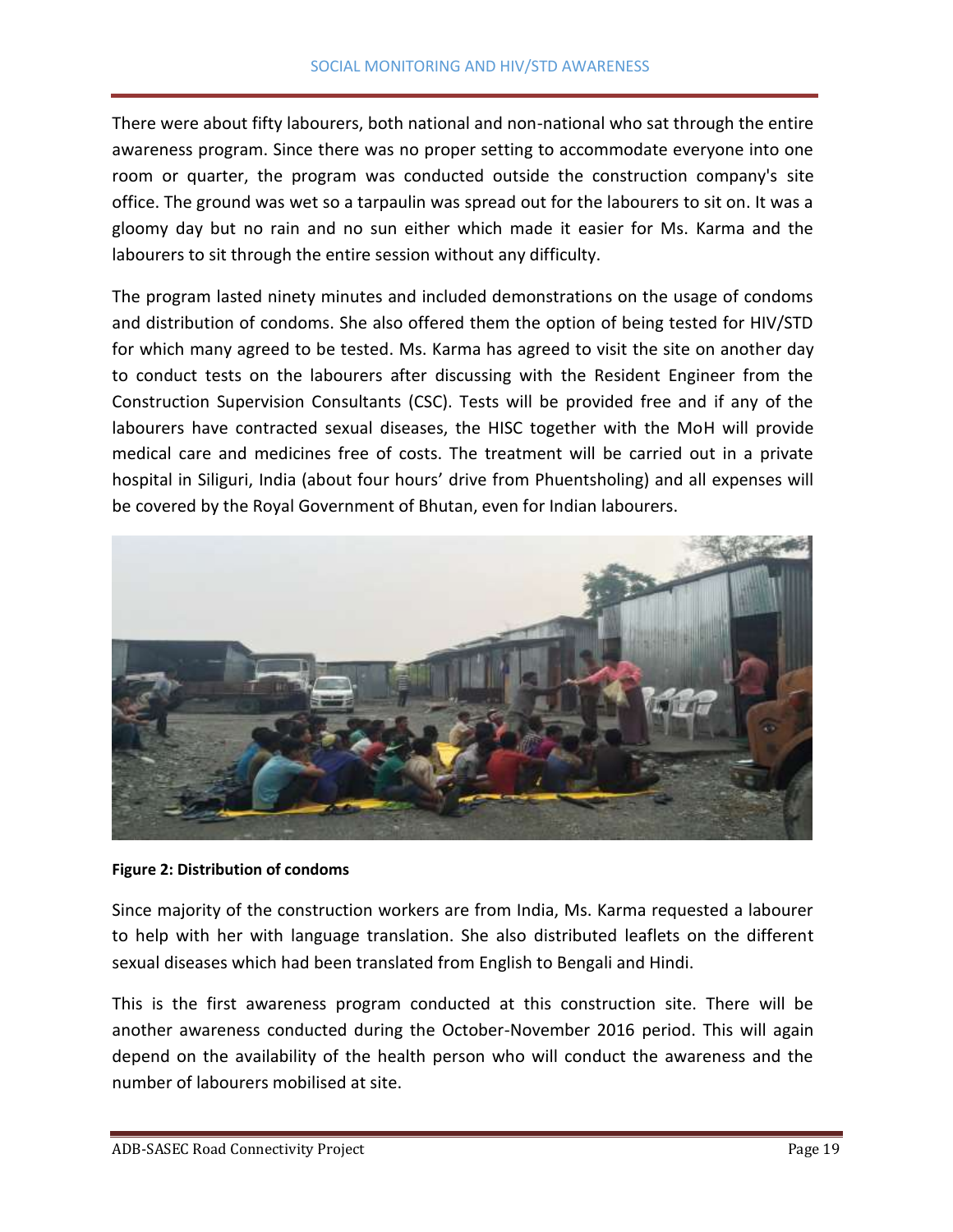<span id="page-19-0"></span>

|  | Annex 1: Calculations for the valuation of the affected structure |
|--|-------------------------------------------------------------------|
|--|-------------------------------------------------------------------|

|                                      | Specification | <b>Remarks</b>                                                                        |
|--------------------------------------|---------------|---------------------------------------------------------------------------------------|
| Total number of rooms in the house   | 6             | Actual measurement                                                                    |
| Average room height                  | 2.6 mtrs      | Floor to ceiling height as per the<br>actual measurements                             |
| Base town rates (per sq. m/mtr. ht.) | Nu. 1,780.80  | Ref. the rates conforming to the<br>above specifications (BSR 2005)                   |
| Average room size                    | 3.42 mtrs     | Average room size = $\{$ (Plinth area x<br>Room height) / number of rooms} ^<br>(1/3) |
| Room size factor                     | 1.010         | Ref. the rates adjustment factors<br>for the above average room size                  |
| Adjusted rate                        | Nu.2,764.24   | Adding 5% per annum to bring base<br>town rate to current price level                 |
| Year of construction                 | 2011          |                                                                                       |
| Age of house                         | 6 years       |                                                                                       |
| Economic life span                   | 25 years      |                                                                                       |

# **Calculation of the plinth area (actual measurements)**

| <b>Floor details</b> | Dimension (m) | Area(sq.m)     |                  |  |
|----------------------|---------------|----------------|------------------|--|
|                      | Length        | <b>Breadth</b> | Length x Breadth |  |
| Ground floor         | 13.40         | 6.90           | 92.46            |  |
|                      | 92.46         |                |                  |  |

## **Cost estimation/valuation**

| Description                                                                       | Plinth Area | Unit   | Adjusted<br>rate (Nu.) | size<br>Room<br>factor | ht<br>Room<br>(m) | Amount<br>(Nu.) |  |
|-----------------------------------------------------------------------------------|-------------|--------|------------------------|------------------------|-------------------|-----------------|--|
| Residential<br>structure                                                          | 92.46       | Sq. mt | 2760.24                | 1.01                   | 2.60              | 670,186.16      |  |
| Total cost estimate of the house at present price level at 2016 (P)<br>670,186.16 |             |        |                        |                        |                   |                 |  |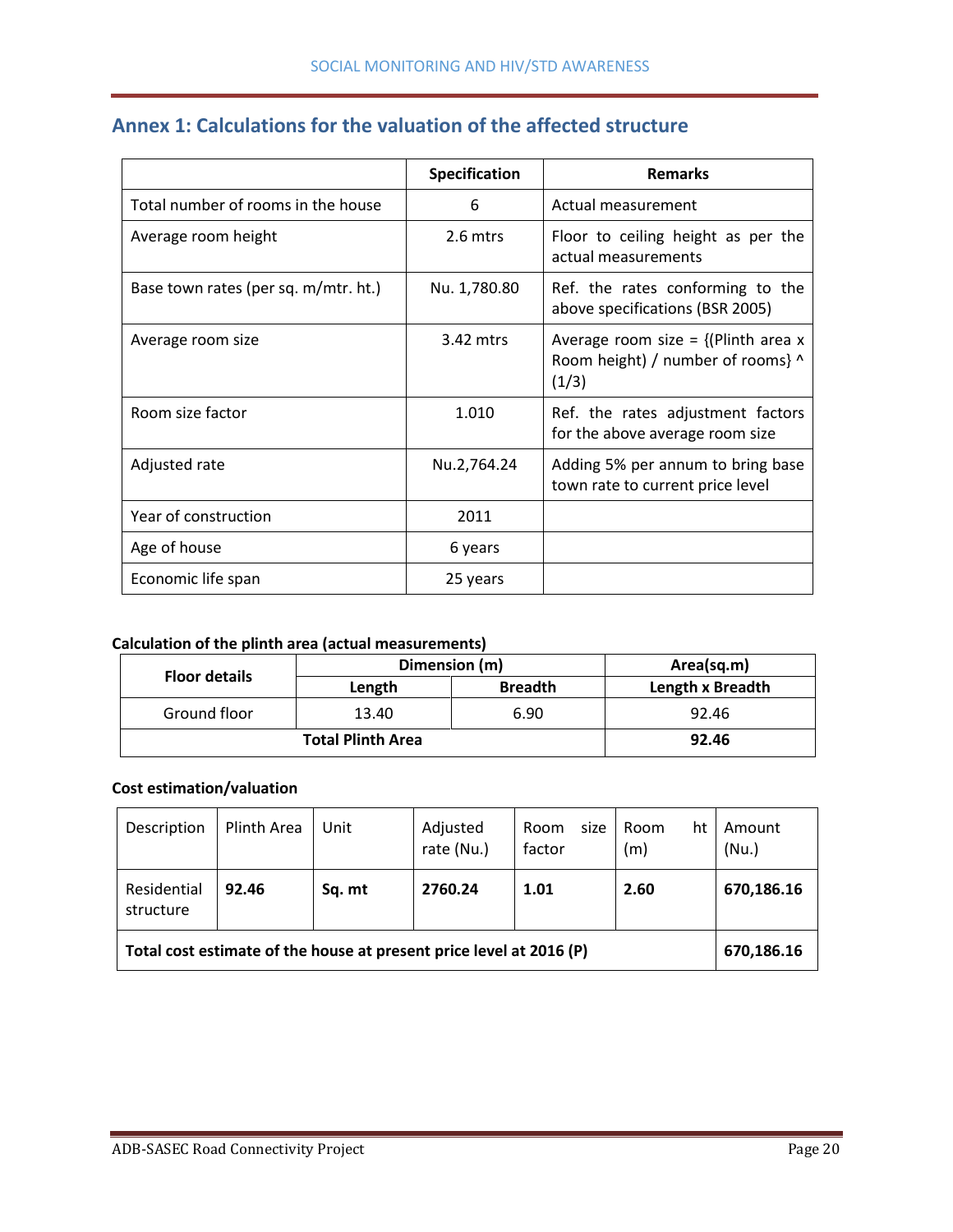## **Details of measurement and abstract of costs**

Name of work: Barbed wire fencing Location : Bhalujhora, Pasakha

| SI. | Ref.<br>Code | <b>Description of works</b>                                                                                                                                                                                                                                                                                                                                                                                                                                                    | No. | Length | <b>Breadth</b> | <b>Height</b> | Qty. | Unit  | Rate            | Amount         |
|-----|--------------|--------------------------------------------------------------------------------------------------------------------------------------------------------------------------------------------------------------------------------------------------------------------------------------------------------------------------------------------------------------------------------------------------------------------------------------------------------------------------------|-----|--------|----------------|---------------|------|-------|-----------------|----------------|
| 1.  | EW0106       | Excavation in<br>foundation trenches<br>or drains not<br>exceeding 1.5m in<br>width or area 10sq.m<br>on plan, including<br>dressing & ramming,<br>disposal of surplus<br>soil within 50m lead<br>& 1.5m lift-hard soil                                                                                                                                                                                                                                                        | 9   | 0.20   | 0.20           | 0.25          | 0.09 | Cu. m | (Nu.)<br>122.62 | (Nu.)<br>11.04 |
| 2.  | CW0005       | Providing & laying in<br>position plain<br>cement concrete 1:<br>3: 6 (1 cement : 3<br>sand :6 graded<br>crushed rock 20mm<br>nominal size)<br>excluding the cost of<br>centering &<br>shuttering - All work<br>up to plinth level.                                                                                                                                                                                                                                            | 9   | 0.20   | 0.20           | 0.25          | 0.09 | Cu. m | 3610.64         | 324.96         |
| 3.  | RW0220       | 1.8m height fencing<br>with 1.8m angle<br>posts<br>(50mmx50mmx6mm)<br>placed every 3m<br>apart embedded in<br>cement concrete<br>blocks, every 15th<br>post, last but one<br>end post and corner<br>post shall be strutted<br>on both sides and<br>end post one side<br>only, provided with<br>nine horizontal lines<br>and two diagonals of<br>barbed wire between<br>two posts fitted and<br>fixed with G.I.<br>staples, turn buckles<br>complete (cost of<br>posts, struts, | 1   | 27.0   |                |               | 27.0 | m     | 258.30          | 6974.10        |